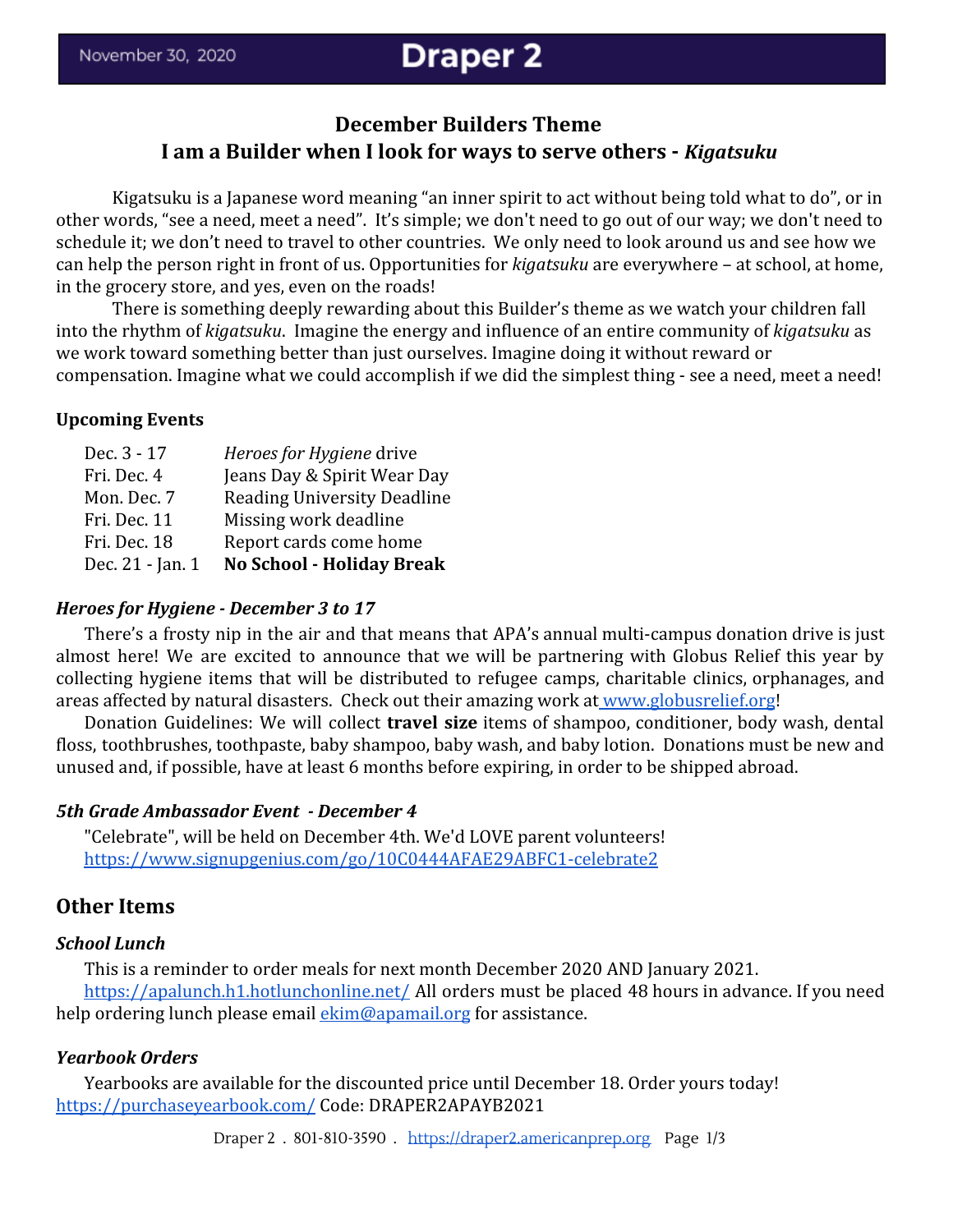# *Hands For Hope*

Thank you again to our parent volunteers who helped us put our handprints on our "Hands for Hope" banners (hanging in our front lobby through the month of December).



# *Wellness Check*

We have asked all our parents to take their student's temperature and answer two questions every day before school *(see below)*. As we return from the Thanksgiving holiday, \*PLEASE\* keep your student(s) at home if they have ANY of these symptoms, or if they have been exposed to someone with COVID-19. Email [nurse@apamail.org](mailto:nurse@apamail.org) for details about quarantining if your student was exposed. THANK YOU for your diligence!

# **1. In the last 24 hours, have you experienced any of the following symptoms in a way not normal to you:**

Fever or chills, Cough, Shortness of Breath, Fatigue, Muscle or body aches, Headache, New loss of taste or smell, Sore Throat, Congestion or Runny Nose, Nausea or Vomiting, Diarrhea

# 2. In the last 14 days, have you been in close contact with a suspected or confirmed case of **COVID-19 or tested positive yourself?**

# *Hand Washing for Hygiene*

Greetings to all of our Heroes of Hygiene. Did you know that Oct. 15th is Global Handwashing Day? That's because handwashing is a like a 'do-it-yourself' vaccine. It is the simplest and best way to remove germs, avoid getting sick, and prevent the spread of disease. So, every time someone soaps up their hands—hygiene wins, and the germs lose. And that's good news for everyone.